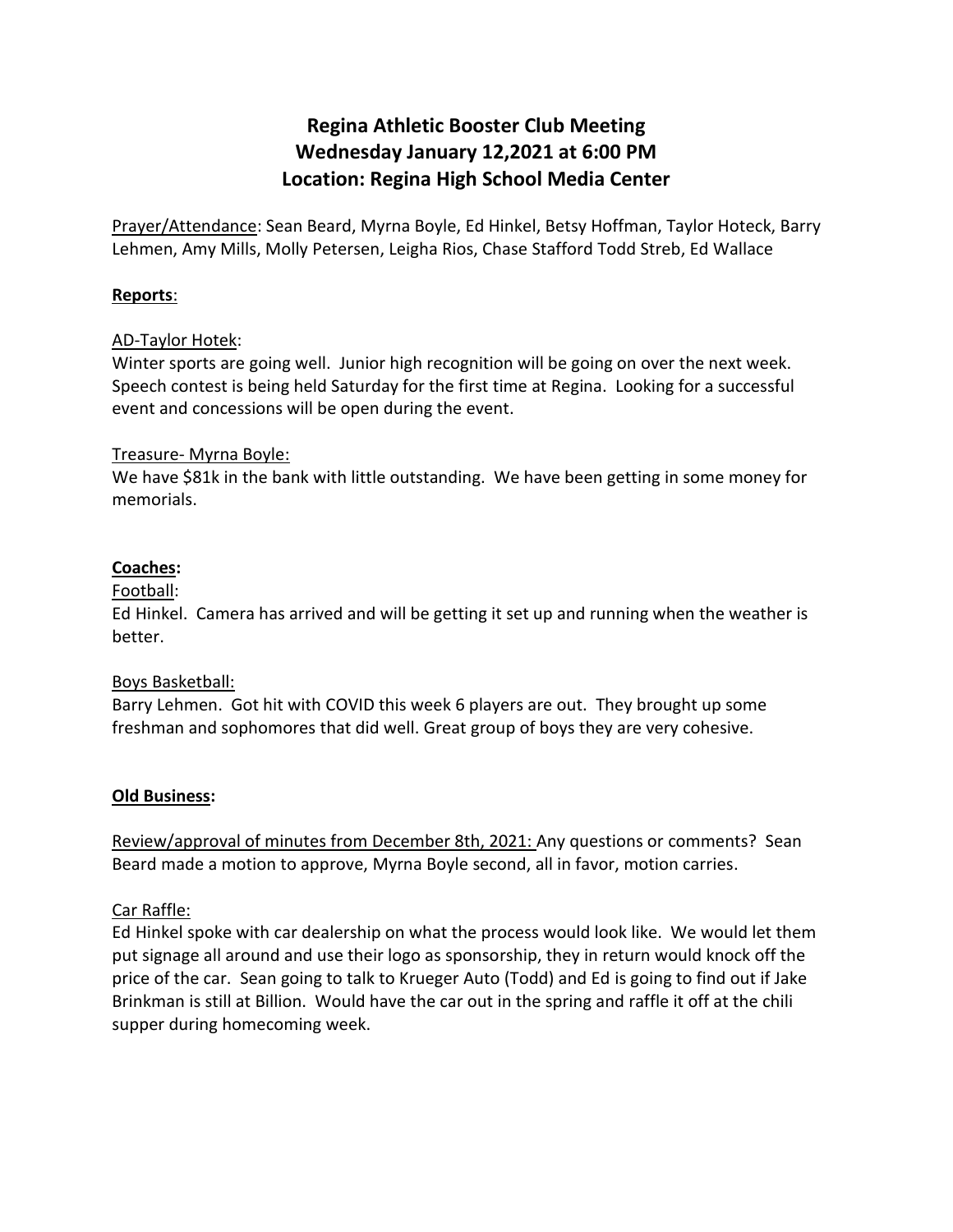## Training Room:

Going on the backside of the film room. Plan right now is to put up a wall, ice machine, and Keiser machine. Taylor placed the order today for the ice and exercise machine. Boosters half as of right now is \$5k of the \$10k approved by the board.

# Fish Fry:

Sean is going to get with Joy on where the diocese is with having it in person. We want to get the event back at Regina. If we can it will be in person as it always has been. If it can't be in person we will be doing carry out with less options.

## **New Business:**

# Ultimate 5k:

Ryan Wade and Paul Pursley would like to host the Ultimate 5k here at Regina. It would be run like the Turkey Trot back through Hickory Hill. Would be held for teams across the state. Proceeds from it would go to the Booster Club. More details to come.

# Committees:

Spreadsheet was created and sent to the members to look over for the committees we will be starting. Our goal would be for the chairs to be members of the Booster Club and then find volunteers to be on committees. Our goal is that will fill positions when they come open. Each committee needs to write the process of the area that they are responsible for. Get with Joy on if there is a form, she would like to see the processes on.

Committee chairs will update at each meeting and vote if there is a decision to be made. Once it is established, we will add the flow to our bylaws.

It was discussed if we wanted a committee to discuss any expenses for equipment or coaches needs. We decided that would go through Taylor and he will bring that to the board. Goal is to have each member of the Booster Club on at least one committee. Advertising on the Regina Weekly and Facebook for volunteers.

# Attendance:

There will not be any attendance requirements added to the bylaws.

## Taylor Hotek:

Met with Quality Care a month ago and the contract price will be going up.

He and Glen are looking into graphics for the gym, offices, and light poles. He asked if we would like to be involved with the process. Boosters will not be involved with this project. Volleyball did summit in their season end survey for new nets as they are at the end of their life.

Ryan Wade is taking over the building and grounds head.